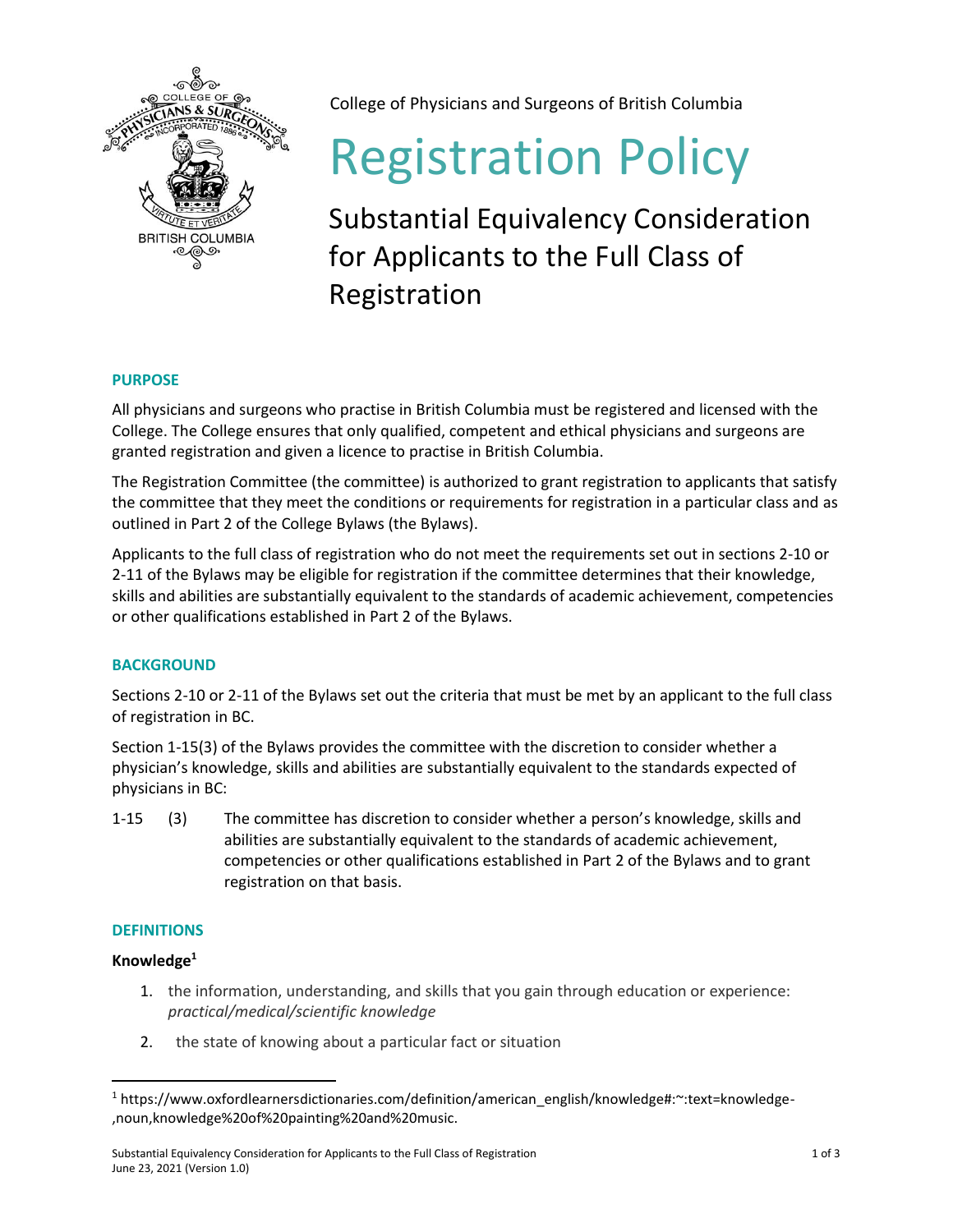In the medical context, physicians must possess a defined body of knowledge, clinical skills and professional behaviors when providing patient care. They are guided by codes of ethics, commitments and accountability that form the basis of an understanding between the physician and society. The CMA *Code of Ethics and Professionalism* can be foun[d here.](https://policybase.cma.ca/documents/policypdf/PD19-03.pdf)

**Skills<sup>2</sup>**

- 1. the ability to do something well
- 2. a particular ability or type of ability

In the medical context, physicians must have skills that meet the standards of practice as outlined in the College's [practice standards and professional guidelines,](https://www.cpsbc.ca/registrants/standards-guidelines) the [College Bylaws](https://www.cpsbc.ca/files/pdf/HPA-Bylaws.pdf) and the *[Health Professions](https://www.bclaws.gov.bc.ca/civix/document/id/complete/statreg/96183_01)  [Act](https://www.bclaws.gov.bc.ca/civix/document/id/complete/statreg/96183_01)*.

#### **Abilities<sup>3</sup>**

- 1. ability to do something: the fact that somebody/something is able to do something
- 2. a level of skill or intelligence

In the medical context, physicians must display adequate medical knowledge, clinical skills and professional behaviours when providing patient care.

#### **POLICY**

In conducting a review pursuant to section 1-15(3) of the Bylaws, the Committee will consider all of the information provided by the applicant in support of their application, to determine whether the totality of their knowledge, skills and abilities are deemed to be substantially equivalent to the standards of academic achievement, competencies or other qualifications established in Part 2 of the Bylaws. The information and documentation provided by the applicant must be objective and independently verifiable, and may include the following:

- Whether they hold certification in a specialty obtained in a non-Canadian jurisdiction that the Royal College of Physicians and Surgeons of Canada (RCPSC) deems to be a "subspecialty discipline" (the Committee may limit an applicant's scope of practice to the relevant subspecialty area, if deemed appropriate).
- Medical work experience and related information including, but not limited to:
	- o Length of time and/or success in each professional practice
	- $\circ$  Practice setting (e.g. tertiary level, academic, community, urban, rural, remote)
	- o Competencies required for and developed while in each position
	- o Level of responsibility
	- o Level of support (e.g. teaching hospital, community setting)
	- o Research and publications
- Completion of supplementary medical education and/or training.

<sup>2</sup> https://www.oxfordlearnersdictionaries.com/definition/english/skill?q=skills

<sup>3</sup> https://www.oxfordlearnersdictionaries.com/definition/english/ability\_1?q=abilities